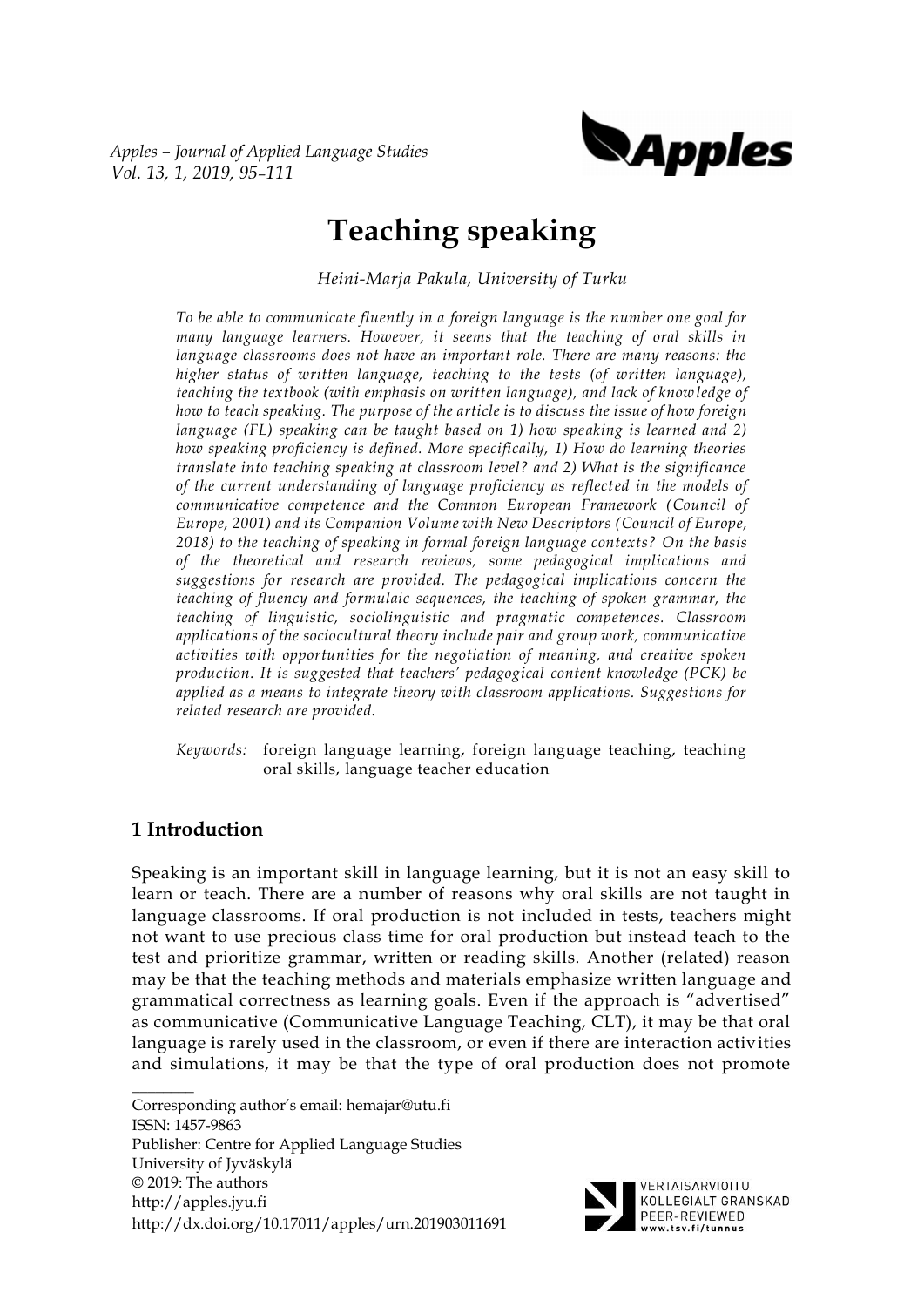learning as defined as a psycholinguistic or sociocultural process (Corbett, 2003). It is also possible that the teacher feels uncertain about her/his spoken language proficiency and avoids speaking the target language in class and provides few opportunities for the students to speak in class. The same applies to students, who may be afraid of making mistakes and being criticized.

As research into teachers' pedagogical content knowledge (PCK, see Shulman, 1986, 1987) about teaching oral skills is scanty (Borg, 2006; Chen & Goh, 2014), it can be speculated that due to the emphasis on teaching (and testing) written language and grammar, teachers may not feel confident in their ability to teach speaking, that is, their PCK about learning and teaching speaking is insufficient. One of the objectives of the present article is to contribute to the teachers' PCK about teaching speaking by providing them with a combination of "content and pedagogy" (Shulman, 1987, p. 8), which would act as a bridge between theory and practical implementation. "An understanding of how particular topics, problems, or issues are organized, represented, and adapted to the diverse interests and abilities of learners, and presented for instruction" (Shulman, 1987, p. 8) constitutes the core of teachers PCK about learning and teaching speaking in their contexts.

The blend of content and pedagogy that is offered in the present article consists of a theoretically informed account of speaking and some applications that have been shown successful in teaching oral skills in classroom contexts. The two frameworks that the discussion draws on are learning theories and the notion of speaking proficiency (communicative competence). In other words, the purpose of the article is to discuss the *What* and *How* of teaching speaking. The question *What should we teach when we teach speaking?* refers to the speaking competences that are part of an individual's language proficiency, or communicative competence, as defined in the Common European Framework (Council of Europe, 2001) and its recent update, the Companion Volume (Council of Europe, 2018). Some answers to the question *How should we teach speaking?* are searched for in the two major theoretical strands, the psycholinguistic and sociocultural theories, and related research. It should be noted that the discussion does not attempt to be a comprehensive account of teaching speaking but rather a discussion of selected issues, which will lead to a fruitful interaction of theory and practice for the teacher-researchers who are teaching speaking in their ecological context.

The structure of the remaining article is as follows. Section 2 begins with a discussion of speaking in the framework of the two major strands of language learning theories, the cognitivist-psycholinguistic and the sociocultural theories. In each section, the first part is an introduction to the theory and the latter part provides implications for teaching speaking.

#### **2 How are oral skills learned? Speaking and learning theories**

There are two major language learning theories, the more traditional cognitive psycholinguistic theories and the more recent sociocultural theories. The psycholinguistic view emphasizes the individual's internal cognitive and psycholinguistic processes in language learning, whereas the sociocultural view gives priority to social interaction in learning. Due to their different ontological origins, these two views are often viewed as conflicting, incompatible and parallel (Zuengler & Miller, 2006). In her influential article, Sfard (1998) uses two metaphors to describe two different views of learning. The acquisition metaphor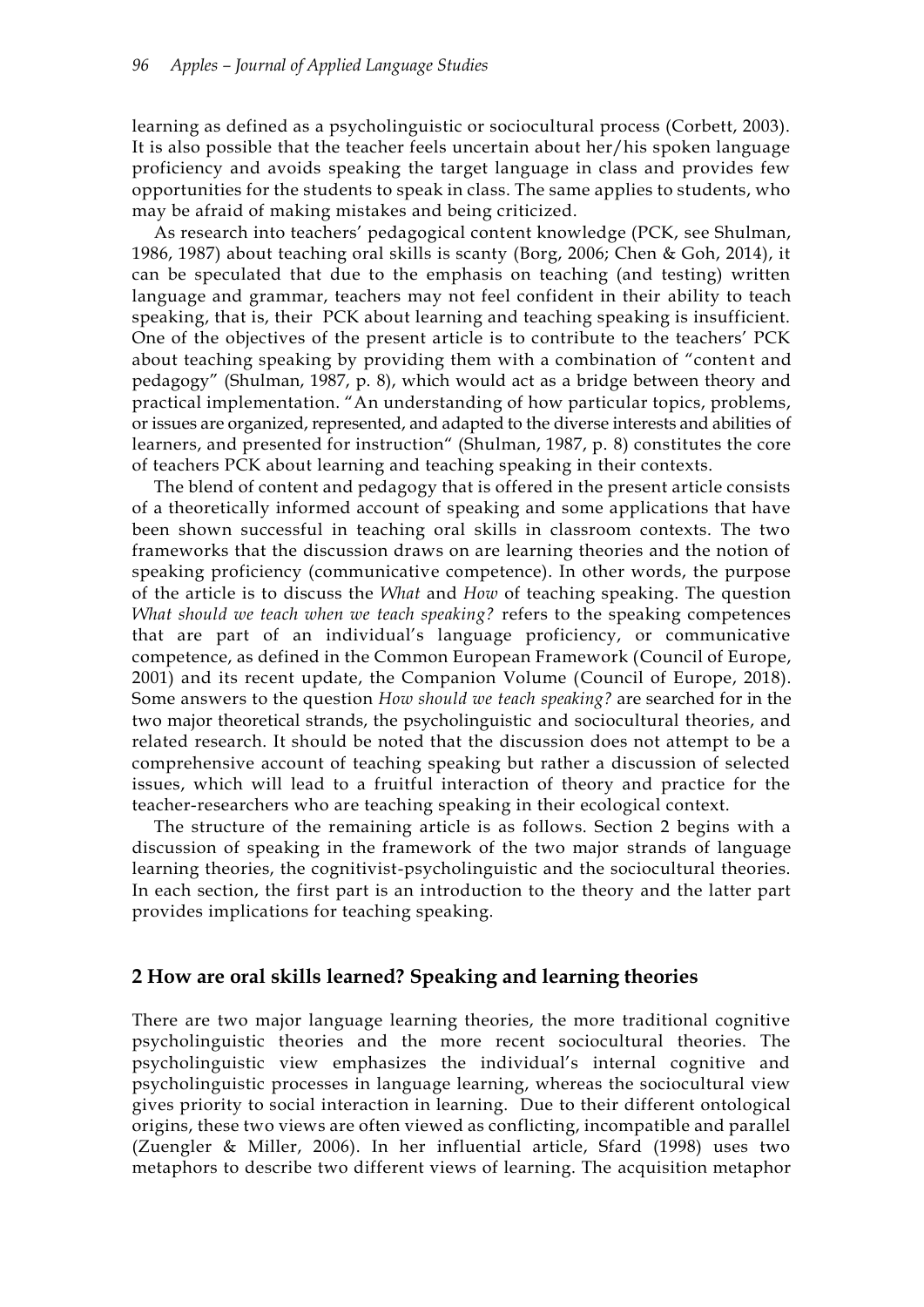refers to learning as accumulating and storing information (the psycholinguistic tradition). The participation metaphor involves the idea actively taking part, becoming part of something bigger (the sociocultural view). One might want to point out that the acquisition metaphor may have been an apt metaphor in a grammar-translation classroom, but it is an obsolete one in modern communicative *foreign* language classrooms, where language use is prioritized. Thus, communicative foreign language teaching is not based on the idea of solely acquiring language knowledge (lexis and rules) but it aims at using language for meaningful communication, which is a characteristic of the participation metaphor (Sfard, 1998, p. 7). The present discussion is focused on the pedagogical applications of the two theoretical strands, the psycholinguistic and the sociocultural to the teaching of foreign language speaking.

Below, both views are discussed from the viewpoint of oral language production. The psycholinguistic view (2.1) begins with a discussion of proceduralization (or automatization), a key component in achieving fluency, which is discussed next followed by the teaching of fluency. Another key component in achieving fluency is formulaic language. The section ends with a discussion of formulaic language and its teaching. Section 2.2 discusses the potential of the sociocultural theory in teaching speaking in the foreign language classroom. Practical applications of the two central components of the Vygotskyan theory, two-planeness and the Zone of Proximal Development, are discussed in teaching speaking.

# *2.1 The psycholinguistic theories*

Teaching foreign language oral skills in the classroom has traditionally been informed by the cognitive psycholinguistic tradition with a focus on individual learning processes (Long & Doughty, 2003; Skehan, 1998). Psycholinguistic processes, such as implicit and explicit learning, declarative and procedural knowledge, proceduralization and automatization, are related to fluent language production. Implicit learning is an automated process and not available for conscious inspection. Implicit processes are primarily in charge of L1 learning, but they are also involved in L2 learning together with explicit processes, which are available for conscious inspection. Declarative knowledge refers to the 'what' of learning: explicit knowledge, vocabulary knowledge and knowledge of rules (grammar). Procedural knowledge refers to the actual language use that is enacted in language production and reception. Fluent speaking is learnt as a result of proceduralization. Proceduralization takes place when learners draw on declarative knowledge by picking a declarative morphosyntactic rule, using it in communication a number of times, and by the repeated use of the same rule, they gradually form procedural knowledge, establishing a habit after some repetition, then gradually automatizing this habit, and perhaps eventually forming implicit knowledge. The end products are not always full automatization and implicit knowledge for all rules and for all language learners, but proceduralization is a necessary prerequisite for fluent language use (DeKeyser, 2017; Hulstijn, 2002, 2011). This view represents an interface position which allows a facilitative relationship between declarative and procedural knowledge. A non-interface position denies all contact between the two types of knowledge, claiming that declarative knowledge cannot turn into procedural knowledge, and only implicit knowledge can be proceduralized (Paradis, 2004, 2009). According to Paradis (2009, p.8), formal teaching can speed up the explicit, metalinguistic knowledge,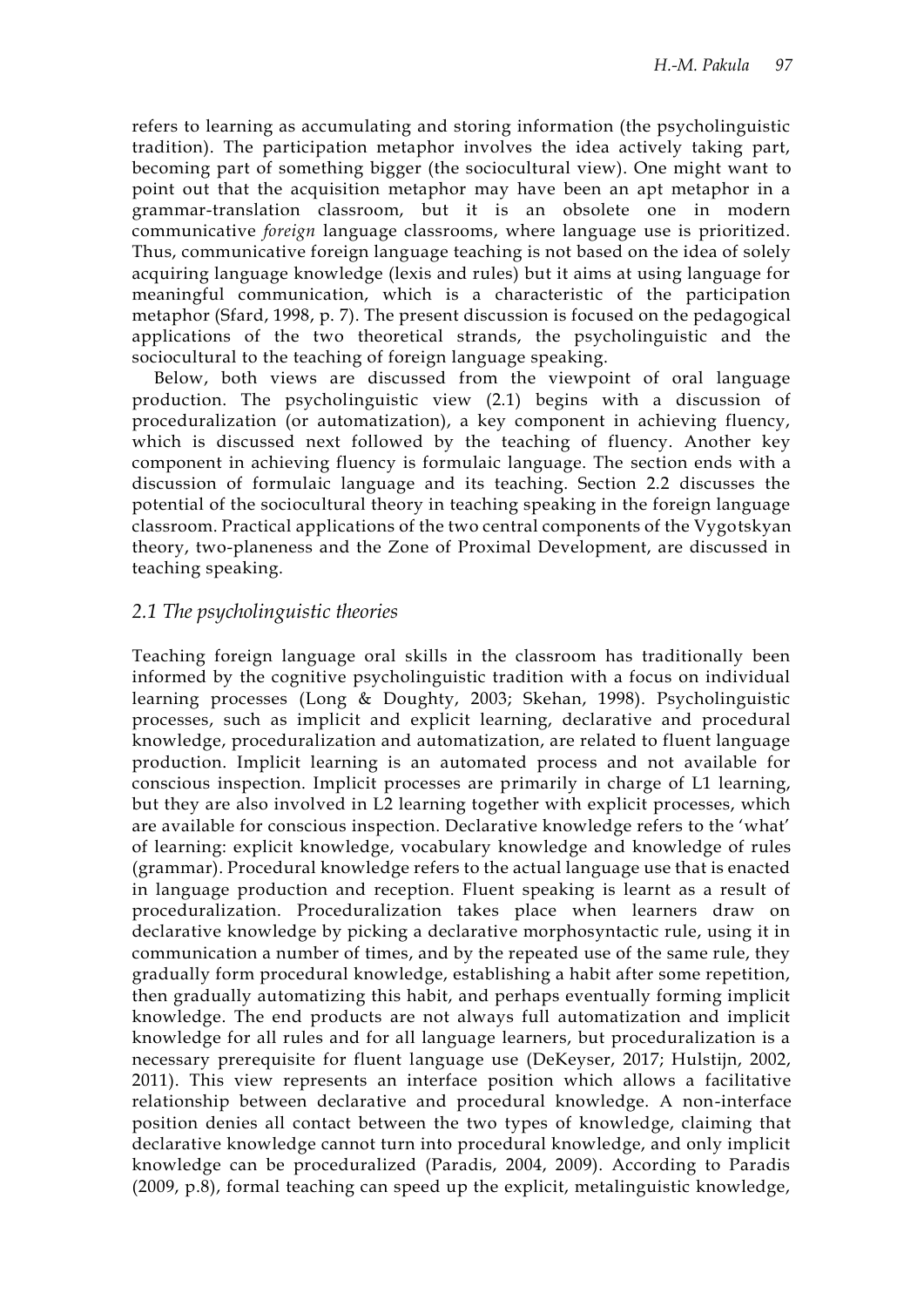not proceduralize it. Nevertheless, speeding up of spoken production may be a satisfactory goal for most language learners and teachers alike. But what is fluency and how can it be taught? These issues are discussed below.

#### **2.1.1 Fluency**

Everyday definitions of fluency are often based on listeners' impressions of smooth and effortless, native-like speech, but the numerous definitions of fluency that have appeared in research literature (Chambers, 1997; Ellis, 2009; Koponen & Riggenbach, 2000; Lennon, 1990) imply that it is a complex and multi-faceted, fluid concept. Fluency has been analyzed quantitatively (Lennon, 1990) as speech temporal phenomenon (Schmidt, 1992) with a focus on automatization, speech rate and length of pauses, but also qualitatively as increasing length of linguistic units (mean length of runs (MLR), Towell, Hawkins & Bazergui, 1996). More recently, fluency is perhaps seen as a dynamic notion comprising the underlying cognitive mechanisms and the social environment (Segalowitz, 2016). This type of cognitive fluency (Segalowitz, 2010) with proceduralization may be related to indepth learning and overall development of proficiency.

#### **2.1.2 Teaching fluency**

There is ample research on the nature of fluency, but research on how to teach fluent speaking is scanty (Derwing, 2017, p. 253). It is, however, possible to find tasks that have been shown to promote fluency development in research, some of which are discussed below.

*Task repetition* has been shown to increase oral fluency (Bygate, 2001; Bygate & Samuda, 2005). The assumption is that by repeating the (same) task, proceduralization takes place and frees up attentional resources which are then available to the speaker for selection of words, morphemes and syntactic structures. De Jong and Perfetti (2011) used *timed task repetition* in which students recorded the same speech three times, using first 4 minutes, then 3 and finally 2 minutes (Nation, 1989). It was found that the number of words and the extent of vocabulary increased for each repetition. They argued that proceduralization of linguistic knowledge effected a change in the underlying cognitive mechanisms. This change was observable as increased fluency. Lambert, Kormos and Minn (2017) found that immediate aural-oral same task repetition led to improved fluency regardless of proficiency level. *Tracking* is an imitation technique where learners repeat or read out loud an aural passage at the same time as they hear it. The process is repeated multiple times. In *shadowing*, learners' repetition "lags a bit behind" the original passage (Rossiter, Derwing, Manimtim, & Thomson, 2010, p. 597). The purpose of the above activities is to prompt repetition, which is necessary for proceduralization and automatization. It may be that teachers tend to avoid any repetition, practice and drilling due to the bad reputation of the audiolingual method, which was based on endless and often meaningless repetition, assumed to lead to stimulus-reaction chains and habit formation. It often led to superficial learning, not to transfer of learning to creative production. However, psycholinguistic research has shown that repetition is necessary for automation: "lexical information simply must be reactivated regularly for it to remain quickly accessible" (Hulstijn, 2001, p. 286).

Based on research results, Wood (2001, pp. 583–586) suggests a teaching program to teach fluency. The program starts with an awareness raising phase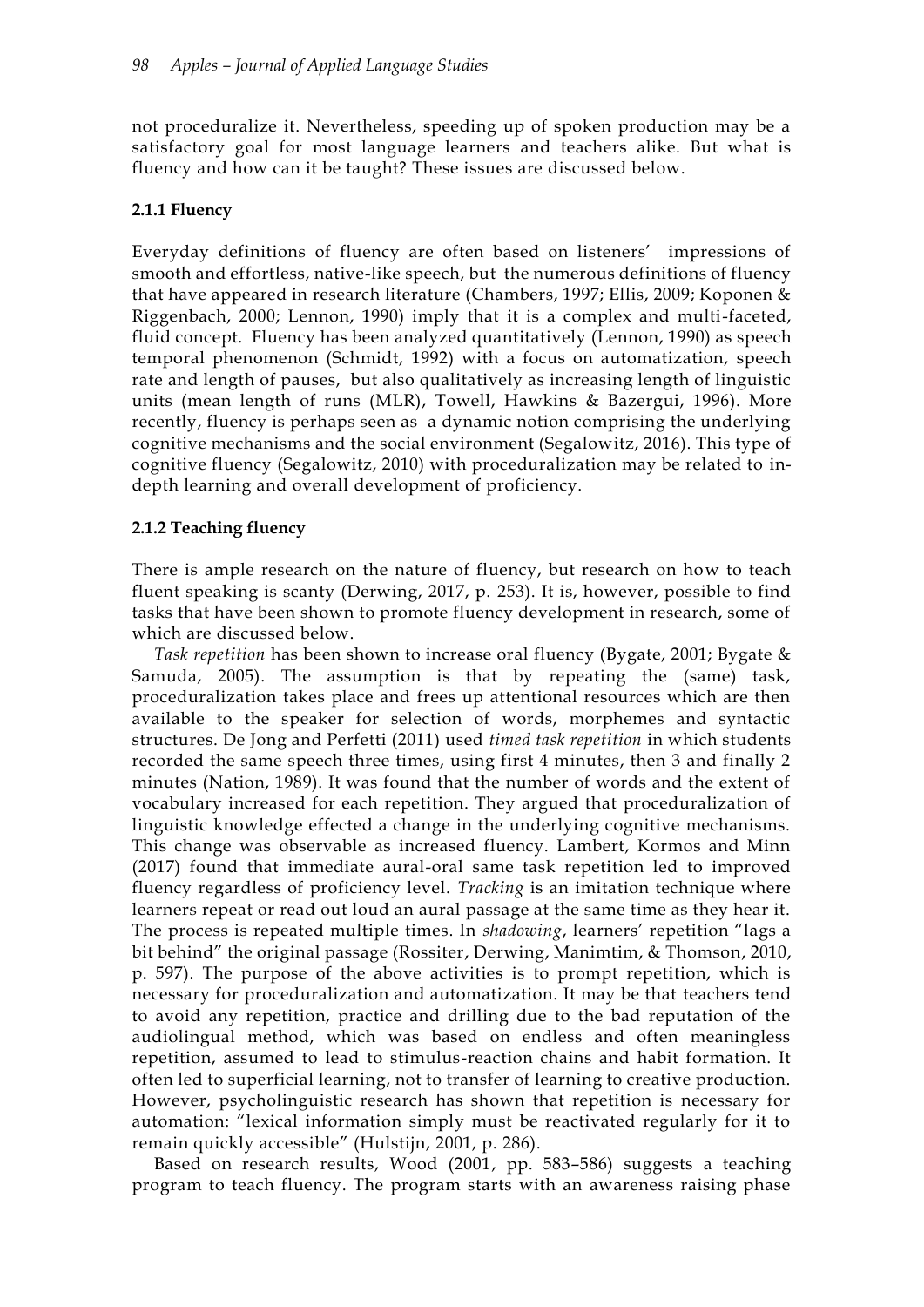(Input) where learners listen several times to a recording (a native speaker involved in an informal discussion), first discussing the content and clarifying comprehension and finally paying attention to hesitations and formulaic sequences ("chunks" of words discussed below). In the automatization phase, the learners are involved in a shadowing activity, imitating the transcribed speech a number of times until they feel they are in control of the speed, pauses and lexis, formulaic sequences in particular. Next, the learners do two activities, the dictogloss and a mingle jigsaw. In the dictogloss activity (Wajnryb, 1990), a text (rich in formulaic sequences, from the input phase) is read aloud twice. The learners work in groups and reconstruct the text in collaboration. The dictogloss was developed for developing grammar awareness, but according to Wood (2001, p. 584), it has great potential for developing automaticity and fluency. In the mingle jigsaw, the learners have been assigned a number of formulaic phrases from the input text on paper. Having memorized them, they mingle and share their phrases or sentences (no notes) with peers and receive theirs. They then write down all the formulaic language that they have come across. The mingle jigsaw is based on repetition to promote automatization and further fluency. These activities are followed by a chat circle to consolidate the experience gained. In the next stage (practice and production stage), the learners prepare a 4-minute talk, deliver it to their partners first in four, then three and finally in two minutes. The purpose of the 4/3/2 activity (Nation, 1989) is to enhance fluency (faster pace, less hesitations) by delivering the same content in reduced time. The final activity is free creative production. According to Wood (2001), the type of "pedagogy of fluency" built upon the type of tested activities described above integrates the components of automatization (result of practice and repetition), creative construction and formulaic competence and may be used in the classrooms.

# **2.1.3 Formulaic language**

Another important component of fluent language use is *formulaic language*, which consists of language stored in pre-fabricated formulas, such as collocations (*bread and butter*); phrasal verbs (*run into*); idioms (*a piece of cake*); and figures of speech (*as cold as ice*); as well as lexical bundles, which include

- a) polywords that serve functions such as qualifying (e.g., as far as I know), disagreeing (e.g., no way), and shifting topics (e.g., that reminds me);
- b) institutionalized expressions such as proverbs (e.g., the early bird gets the worm) and social formulae (e.g., long time no see, nice to meet you);
- c) phrasal constraints that permit a range of variation (e.g., a day/year/long time ago; good morning/afternoon/evening); and
- d) sentence stems (e.g., I suggest that  $\dots$ ; Why don't you  $\dots$ ?) (Nattinger & DeCarrico, 1992).

Formulaic sequences are chunks of two or more units (e.g. words) stored and retrieved as a single unit from memory (Wray, 2002). Prefabricated language is chunked, that is, "compressed" to formulas which use less working memory (WM) capacity than non-formulaic language and consequently leave room for higher level processes, such as planning the next move in conversation (Dörnyei, 2009, pp. 294–297; Ellis, 2003).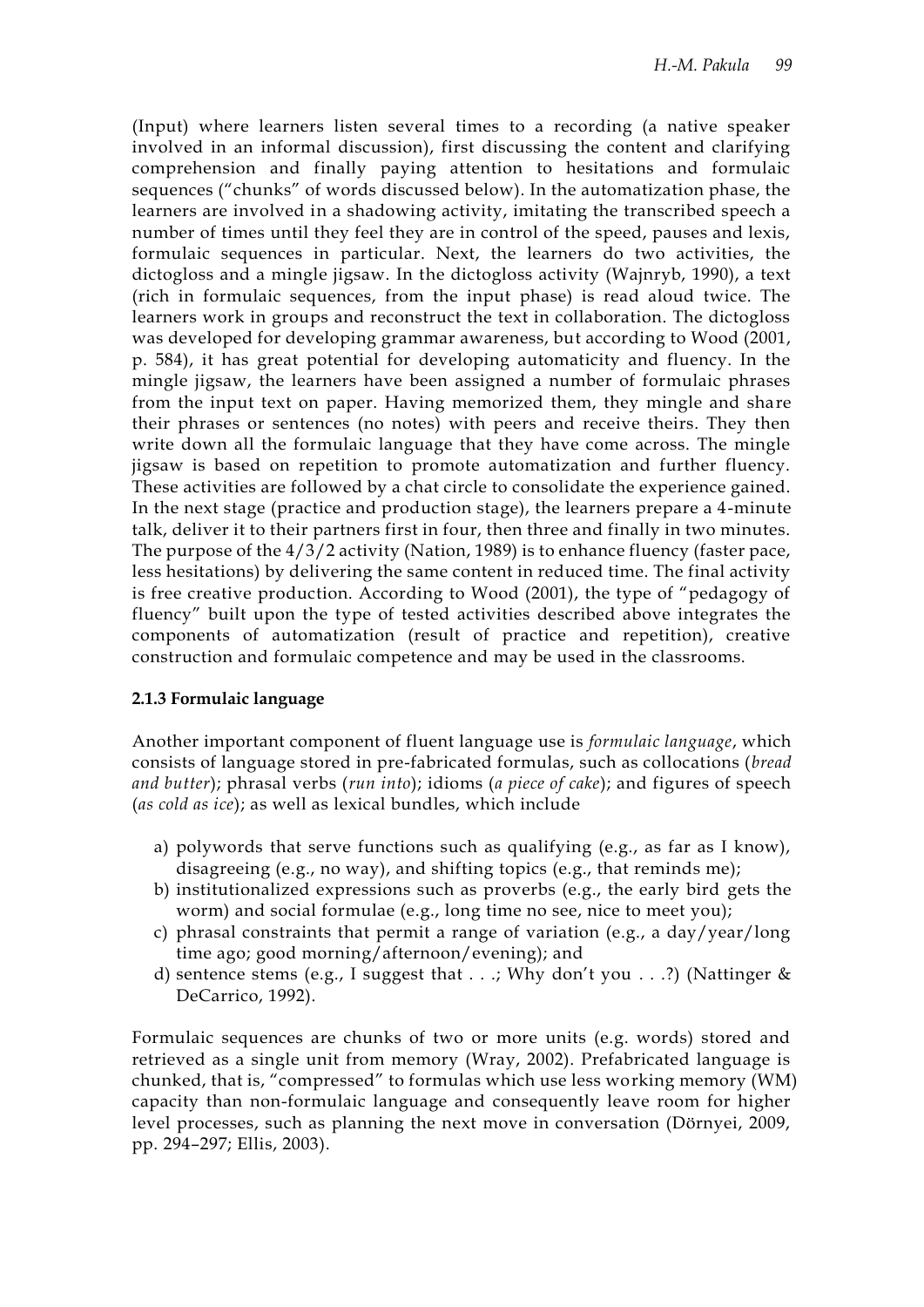Knowledge of formulaic sequences has been shown to be a sign of general L2 proficiency (Boers & Lindstroemberg, 2012), and the users of formulaic sequences have been assessed as proficient speakers in their L2 (Boers, Eyckmans, Kappel, Stengers, & Demecheleer, 2006). According to Wray (2002, pp. 186–187), formulaic sequences are important language elements in the first stages of learning until novel sequences are being produced. They occur occasionally ("patchy presence") in intermediate and advanced learners' language, but they resume "full presence by the time a learner achieves native or near-native competence" (Wray, 2002, p. 187).

However, it has also been shown that L2 learners find learning formulaic language challenging, as they lack native proficiency in using formulas (e.g., Howarth, 1998; Pawley & Syder, 1983). It is possible that learning formulaic expressions is difficult due to differences in the processing of formulas between L1 and L2. It may be that L2 learners have problems noticing formulaic expressions, but it may also be that L2 learners do not feel empowered or see the point in harvesting L2 input in larger chunks to become effective communicators (Wray, 2002, p. 236).

#### **2.1.4 Teaching formulaic language**

First language formulas have been acquired implicitly and unconsciously, and first language speakers are not consciously aware of them. In L2 learning, formulaic sequences need to be noticed in spoken and written texts. To identify formulaic chunks in stretches of language, learners need to know what they are looking for. For example, Nattinger and DeCarrico's (1992) classification of formulaic sequences may be used to teach learners to notice, learn and use formulaic language.

The first step in teaching formulaic language is *consciousness-raising* about the occurrence of multiword expressions in texts. Example 1 below is a text chosen from a French textbook for beginners (CEFR A1-level) Escalier 1 (Granath, Laine, & Penttilä, 2018, pp. 108–109) to exemplify some multiword expressions that learners of French as a second foreign language may encounter.

**Example 1.** Thérèse et Émile ont faim ['Thérèse et Émile are hungry']

Thérèse et Émile sont en ville pour faire du shopping. Maintenant, ils sont fatigues. Ils ont faim et ils ont soif. ['Thérèse and Émile are in town for shopping. Now they are tired. They are hungry and thirsty.']

| Thérèse | J'ai faim. On mange? ['I'm hungry. Shall we eat?']                      |
|---------|-------------------------------------------------------------------------|
| Émile   | Oui, bien sûr. Moi, j'ai soif aussi. ['Yes, sure. I'm hungry, too.')    |
| Thérèse | On va au MacDo pour prendre un hamburger? ['Shall we go to MacDonald's  |
|         | for a hamburger?']                                                      |
| Émile   | Je n'aime pas trop le fast-food. ['I don't really like fast food.']     |
| Thérèse | On va où alors? ['Where shall we go then?']                             |
| Émile   | On va au restaurant « La Marmite ». ['Let's go to the restaurant « La   |
|         | Marmite ». ']                                                           |
|         | Ils ont des salades super bonnes ! ['They have great salads!']          |
| Thérèse | Tu ne manges jamais de viande ? ['You don't eat meat, do you ?']        |
|         | Moi, je ne veux pas de salade Mais, d'accord, on y va. ['I don't want a |
|         | salad But okay, let's go.'] (Granath et al., 2018, p. 108)              |
|         |                                                                         |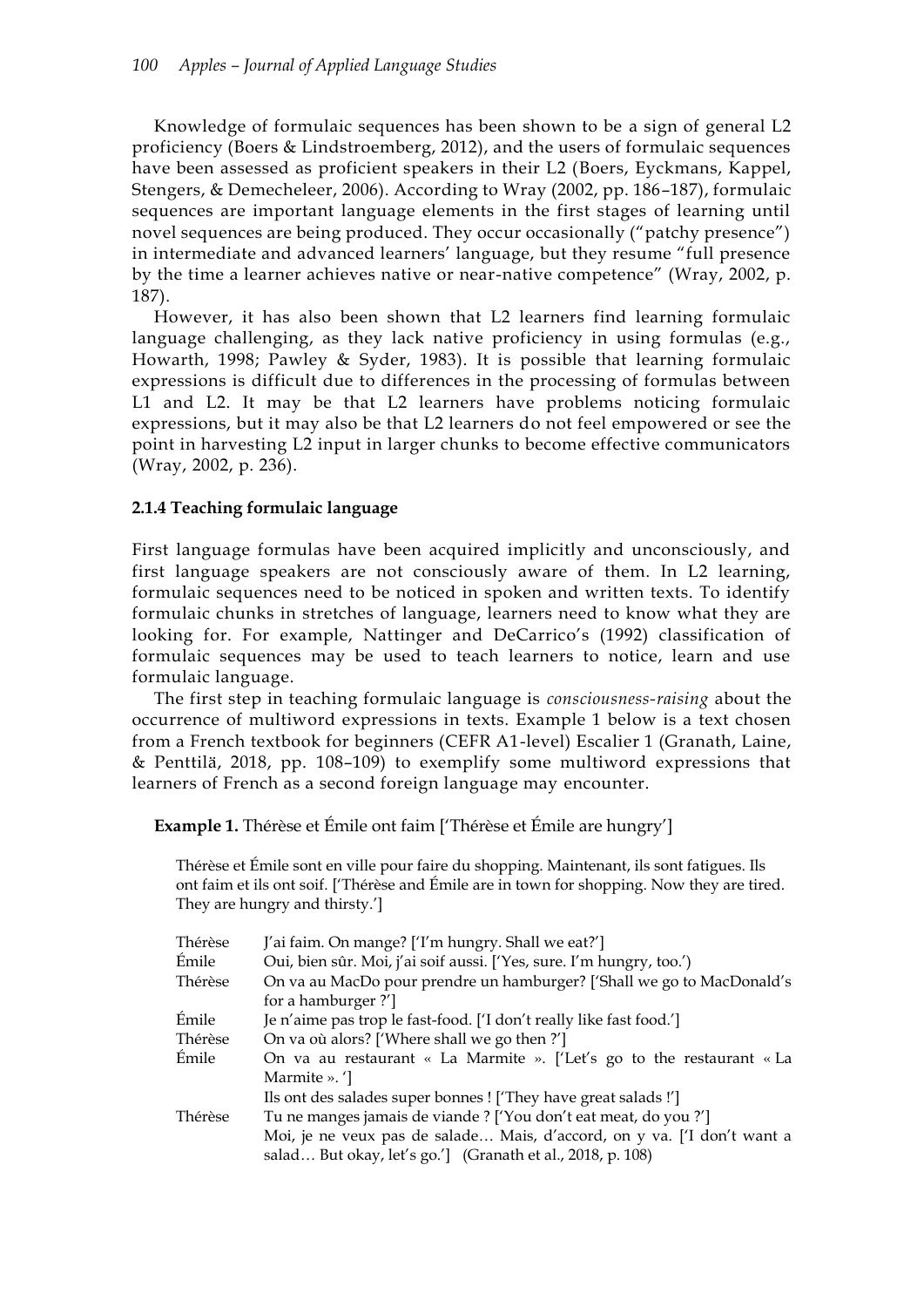Following Nattinger and DeCarrico's (1992) teaching sequence, in the *consciousraising* phase, the students would focus on the formulaic expressions in the text by underlining them first without the recording, then with the help of listening to the recording of the text. They would then compare and discuss their choices in class. To identify formulaic sequences, it is important to listen to the *group accent,* which refers to the group of words separated by rhythmic group boundaries. A prosodic unit is indicated by (optional) initial stress, but more importantly by stressing the last syllable in a prosodic unit that marks the end of the unit (Horgues, 2013, p. 43). It is useful to provide the learners with declarative knowledge about the specifics FL spoken formulas, as the knowledge of such features is helpful in both identifying and producing fluent spoken language. In Example 1, a beginner learner of French as a foreign language is likely to identify frequently occurring multiword chunks, such as *on y va, d'accord* and *bien sûr.* In addition to fixed idioms, they may spot some productive *structures*, such as *on va*  (*au MacDo / on va où alors / on va au restaurant « La Marmite »*).

In the next step, the formulaic sequences are *reproduced,* first in gapped texts (scaffolded activity), then in free production (enabling the language user to transfer the learned language to new contexts and internalizing it). An example of a reproduction activity (Rossiter et al. 2010, pp. 589−590) is disappearing text: The teacher gradually deletes an increasing number of formulaic sequences which the learners replace. Phrases are deleted until all the words are gone, and the learners are repeating the passage and the formulaic sequences from memory. Disappearing text might be applied to Example 1 above, perhaps after practicing selected expressions and structures, for example different continuations to *on va.*

In the last step, *free production*, the learners use (some of) the formulas in their own contexts. Beginner learners may need support (scaffolding) in the production phase, for example it may be useful to leave the frame of the dialogue and instruct the learners to modify the dialogue by adding to it their own preferences (pizzeria, oriental, gourmet, fish, meat, vegetables). It is important to offer opportunities to meaningful production even for beginners. The internalization of formulas requires formulaic language be used in a variety of contexts as part of creative language construction.

So far, the emphasis of the article has been on achieving fluent production by means of ample repetition. It needs to be stressed that the goal of teaching speaking is free meaningful production and that automatization and fluency activities are only a means to achieving this goal. It is important to avoid mechanical repetition, boredom and to prevent the repetitive activity from leading to superficial learning, which was one of the cons of the audio-lingual method deriving from the behaviorist notion of learning.

The psycholinguistic approach is concerned with what happens within the individual while s/he is learning to speak a foreign language to be able to use it in interaction with others. We will next turn to the sociocultural approach and look at a different view of language learning.

#### *2.2 Sociocultural theory in teaching speaking*

According to the sociocultural theory (SCT), language learning is a social process (Block, 2003; Lantolf, 2000). Language is constructed in interaction with others; it is gradually internalized and ultimately becomes the property of the individual. The modern application of SCT draws on Vygotsky's notions of two-planeness of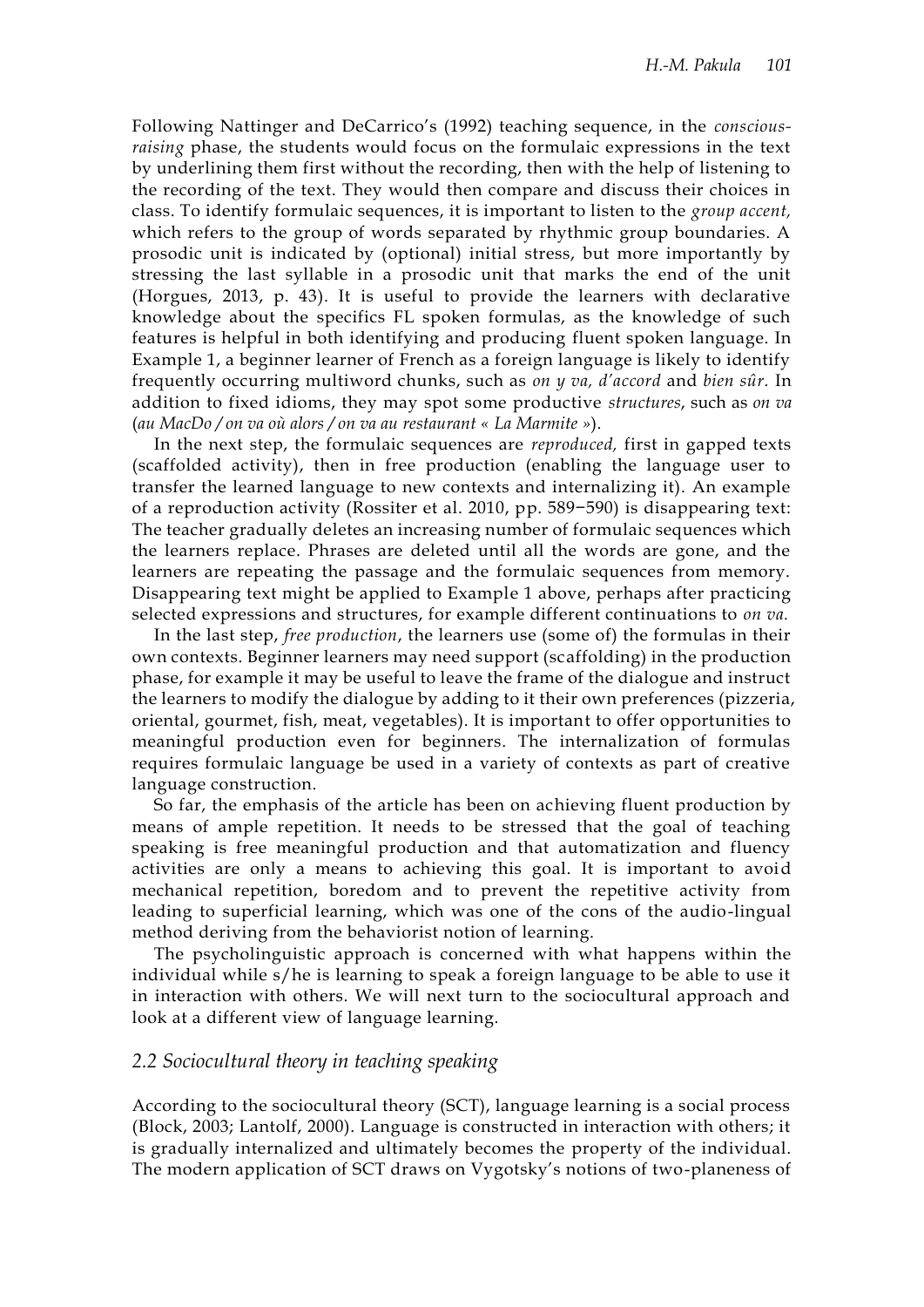learning and the Zone of Proximal Development (ZPD). Two-planeness of learning refers to learning taking place first in contextual interactions and then on an individual level where higher order cognitive capacities are developed. The ZPD refers to the developmental space which is formed between a novice (e.g., a beginning language learner) and an expert (e.g., a teacher, more advanced peer). These novice-expert interactions are mediated by tools, which may be physical (e.g., computers) or symbolic (e.g., gestures, language). Higher-order capacities can be developed through collaborative problem-solving activities. The concrete and specialized other-directed activity is extended through internalization and it becomes the property of the individual to be used independently in similar (but not identical) functions (Lantolf, 2007, p. 696; Lantolf & Thorne, 2006, p. 79).

Applications of sociocultural theory in language classrooms are most often based on Vygotsky's notion of two-planeness and Zone of Proximal Development. According to Schinke-Llano (1993), the progression through the ZPD involves three stages: The learners "move from object-regulation (a stage in which the facts of the environment control the learner) to other-regulation (in which an 'expert' mediates by providing strategies) and finally to self-regulation (in which the learner controls the activity)" (Schinke-Llano, 1993, p. 22). This sequence has been applied to language teaching and to research (e.g., Aljaafreh & Lantolf, 1994; Machado de Almeida Mattos, 2000; Ohta, 1995).

Brooks and Donato (1994) analyzed the collaboration of L1 English students studying L2 Spanish in their third year focusing on the features of semiotic mediation, a Vygotskyan concept, which refers to the irreducible unit that the individual learner, language, actions, task and the goal of the mediational activity form. Brooks and Donato (1994) analyzed students' use of speaking as object regulation (how learners make sense of and control the task itself), as shared intention (how the learners negotiate and form a joint perspective about how to carry out the task the task), and as goal formation (how the learners express their individual and joint goals or plans during interaction). In all the above steps, the learners are involved in *metatalk,* negotiating the task requirements (object regulation), orientating themselves (shared orientation) in relation to the task, and externalizing the goal of the activity (goal formation). The learners are not following the manuscript of a communicative activity, for example, but they are involved in an idiosyncratic *metacognitive* activity (Brooks & Donato, 1994).

To beginning language learners, participating in semiotic mediation is challenging (if not impossible) due to the restricted linguistic resources in the target language. However, in conveying individual meanings, the learners are allowed to use their L1 or other languages as metatalk. The use of L1 as a scaffold is likely to help beginning language learners to progress in language internalization.

One problem with the use of the Vygotskian framework in research is to show that internalization has taken place. In Machado de Almeida Mattos's (2000, p. 340) research, internalization was signaled by the participant's use of a word that he had learned from another participant during previous interaction. It is questionable if a one-time occurrence can be a sign of permanent learning, but the contribution of one participant regulating others (and vice versa) is a sign of the importance of collaboration in mediational activity. Dao and Iwashita's (2018, p. 191) remark concerns the issue: "it should be pointed out that whether the learners in this study [Dao and Iwashita's study] would retain and use these items autonomously later (i.e., internalize new psychological tools to execute new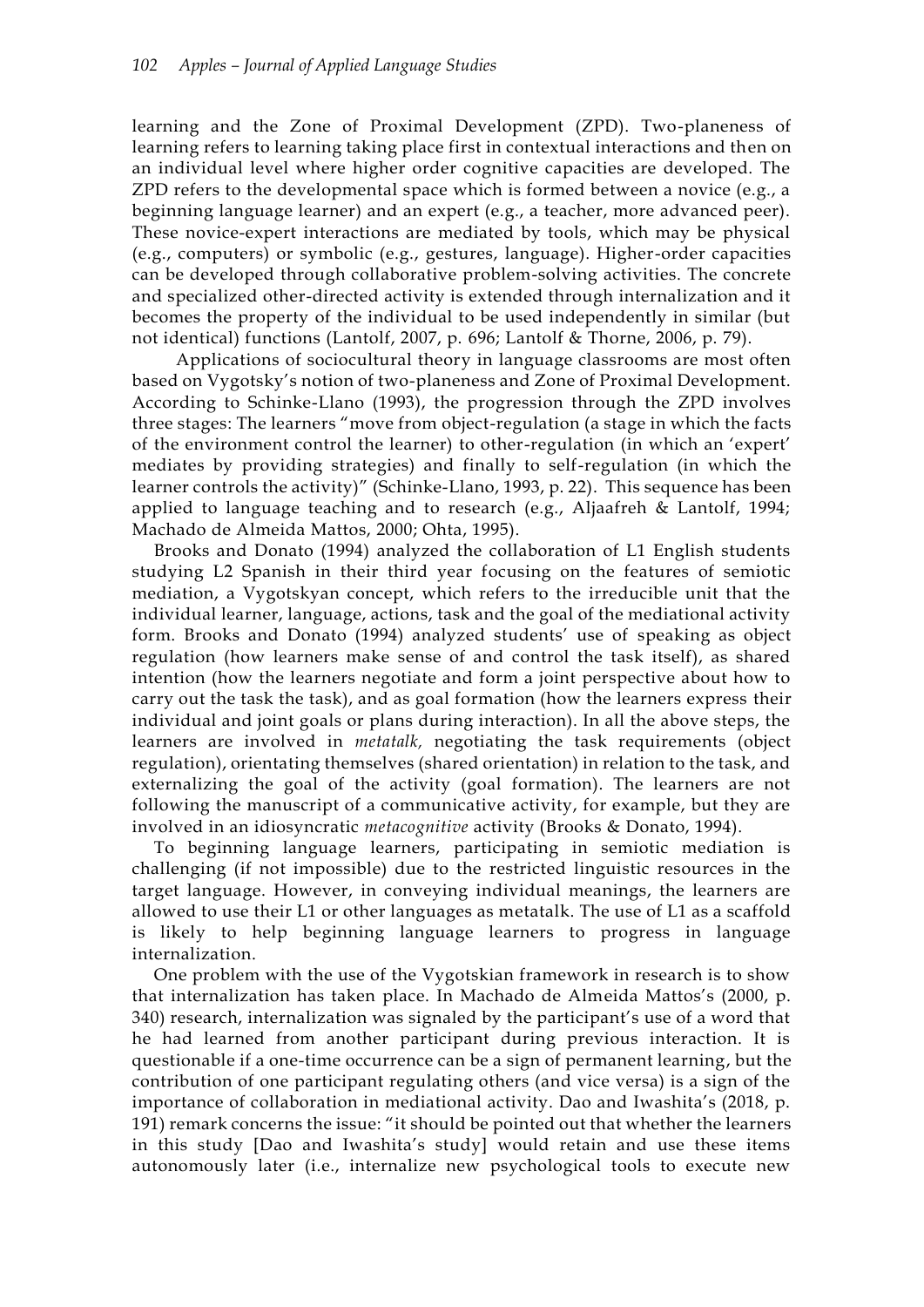psychological functions) is not known since no measure was delivered to test this development".

In the same vein, it is difficult to assess the mediation having taken place in Niu, Lu and You's (2018) research, which focused on four proficient Chinese English FL learners' oral language experiences. Interviews and written journal data revealed that there were in all 13 sociocultural resources (artifacts, rules, community, roles) that mediated the participants' oral English learning. A number of the mentioned artifacts were conventional study materials, such as textbooks and other learning materials. Being advanced and skillful learners, the four studied EFL students may have followed their accustomed study habits in using the available materials.

The potential of the socioculturally oriented language teaching may best serve intermediate and advanced level students with developed metacognitive and metalinguistic skills. In van Compernolle and Williams' (2012) application of the SCT, the focus is on collaborative interactions and instructional conversations, which rely on the linguistic component and require developed metalinguistic skills.

#### **3 Speaking and communicative competence**

During the last forty, fifty years, the notion of language proficiency has shifted from focus on language as a linguistic system towards language as a means of communication. At the same time, the teaching of languages has moved from teaching language as a grammatical system to teaching language as communication (communicative language teaching, CLT). Pedagogical developments were made possible by theoretical insights in the 1980s, when Canale and Swain's model of communicative competence was presented (Canale, 1983; Canale & Swain, 1980. In addition to the linguistic component, grammatical competence, the model contained sociolinguistic and strategic (=compensatory) competences. In more recent models of communicative competence (Bachman, 1990), strategic competence has an important role as an executive, metacognitive or metalinguistic component in message creation, monitoring and repair. The most recent model of communicative competence is *The Common European Framework of Reference for Languages: Learning, Teaching and Assessment* (Council of Europe, 2001), which was recently complemented by an update with new descriptors: *The Common European Framework of Reference for Languages: learning, teaching, assessment. Companion volume with new descriptors.* (Council of Europe, 2018)

In the Common European Framework of Reference (Council of Europe, 2001), communicative language competence consists of linguistic, sociolinguistic and pragmatic competences. Linguistic competence comprises the language user's knowledge and skills of language as a system, sociolinguistic competence refers to its variations, comprising "rules of politeness, norms governing relations between generations, sexes, classes and social groups, linguistic codification of certain fundamental rituals in the functioning of a community" (Council of Europe, 2001, p. 13), and communication between participants from different cultures. Pragmatic competence refers to "the functional use of linguistic resources (production of language functions, speech acts), drawing on scenarios or scripts of interactional exchanges. It also concerns the mastery of discourse,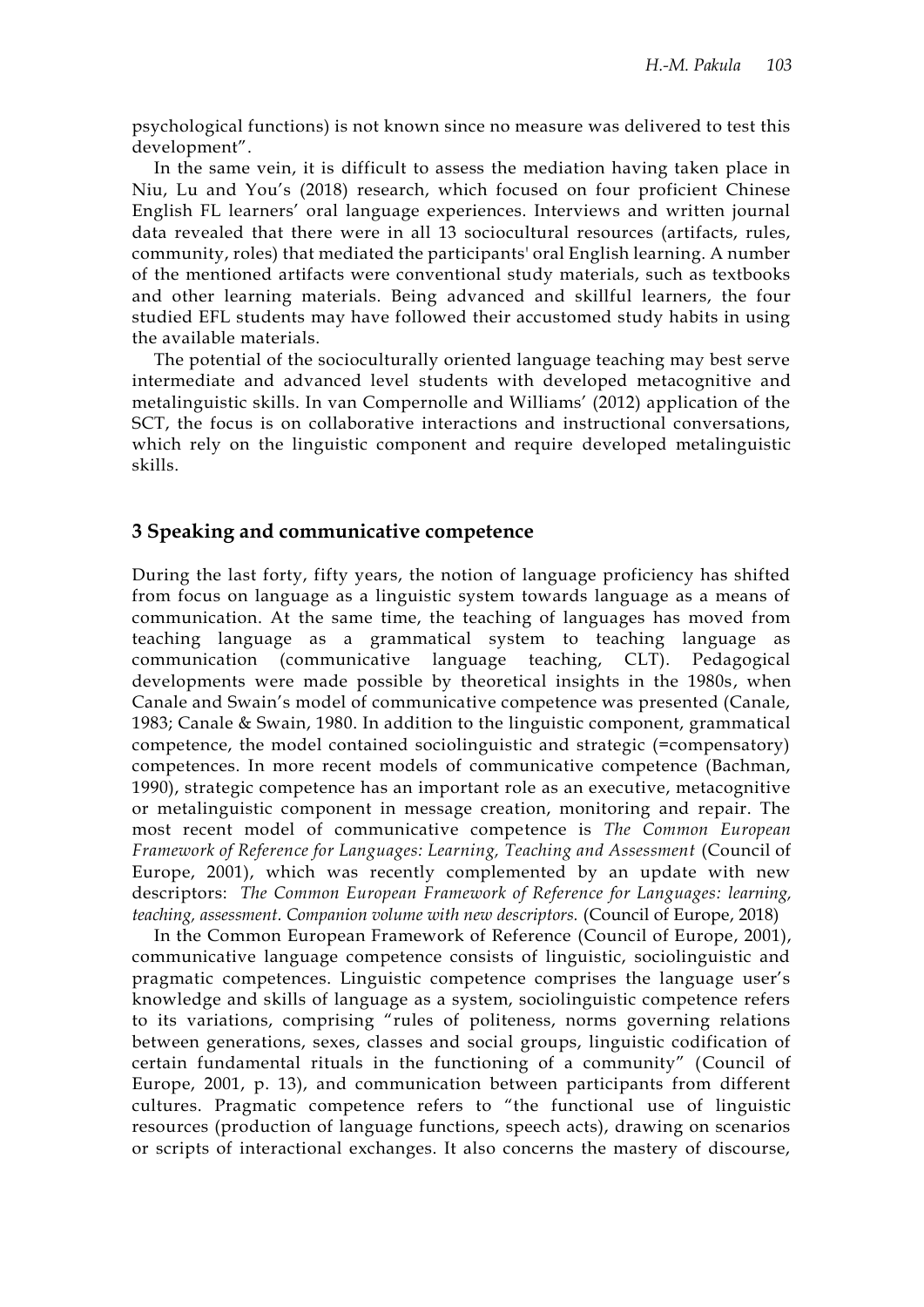cohesion and coherence, the identification of text types and forms, irony, and parody" (Council of Europe, 2001, p. 13).

The Common European Framework has adopted an action-oriented approach to language use, in which language learners as 'social agents' carry out tasks defined as "actions performed by one or more individuals strategically using their own specific competences to achieve a given result." (Council of Europe, 2001, p. 9). This approach to language learning, teaching and assessment is a general one (Council of Europe, 2001, p. 9) and so is the approach to language teaching methodology, which "has to be comprehensive, presenting all options in an explicit and transparent way and avoiding advocacy or dogmatism." (Council of Europe, 2001, p. 142).

The present discussion focuses on how speaking proficiency is defined in the Common European Framework (Council of Europe, 2001) and its Companion Volume (Council of Europe, 2018) and how speaking can be taught in the foreign language classrooms to enable learners to become competent speakers of the language/s studied. The discussion does not attempt to be comprehensive, but instead it purports to illustrate and suggest instructional approaches and pedagogical applications that have been shown to promote the learning of spoken skills.

The remaining section is structured as follows. Oral linguistic competence is dealt with in section 3.1 in the form of spoken grammar. Sections 3.2 and 3.3 focus on sociolinguistic and pragmatic competences respectively.

# *3.1 Teaching communicative language competences*

The purpose of this section is to illustrate some ways of teaching speaking from the viewpoint of communicative language competences, linguistic, sociolinguistic and pragmatic competence. Pragmatic contexts define the appropriate sociolinguistic language to be used. Linguistic competence provides the language resources for speaking.

#### **3.1.1 Linguistic competence: spoken grammar**

Compared to written grammars, spoken grammars are a relative newcomer in the field of language teaching. For the production of spoken language, a knowledge base of the relevant features of spoken grammar needs to be taught and learned. According to Carter and McCarthy (2017, p. 6), one should teach features of spoken grammar that (a) are markedly more frequent or differently distributed in speaking, (b) have been neglected or overlooked because of the emphasis on writing as the source of grammatical description (e.g. aspects of speech reporting and the notion of subordination), and (c) further illuminate face-to-face speaking and the conditions under which it unfolds (e.g. ellipsis and the headers and tails). (Carter & McCarthy, 2017, p. 6). Some such features are exemplified below (Hilliard, 2014, pp. 2–14):

| Ellipsis     | <i>Any questions?</i> (Do you have any questions?)                             |
|--------------|--------------------------------------------------------------------------------|
| Heads        | The soccer game last night, it was really exciting (The soccer game last night |
|              | was really exciting)                                                           |
| Tails        | My teacher is really nice, the one from America. (My teacher from America is   |
|              | really nice)                                                                   |
| Fillers      | er, well, hmm, um                                                              |
| Backchannels | uh-uh, oh, yeah, I see                                                         |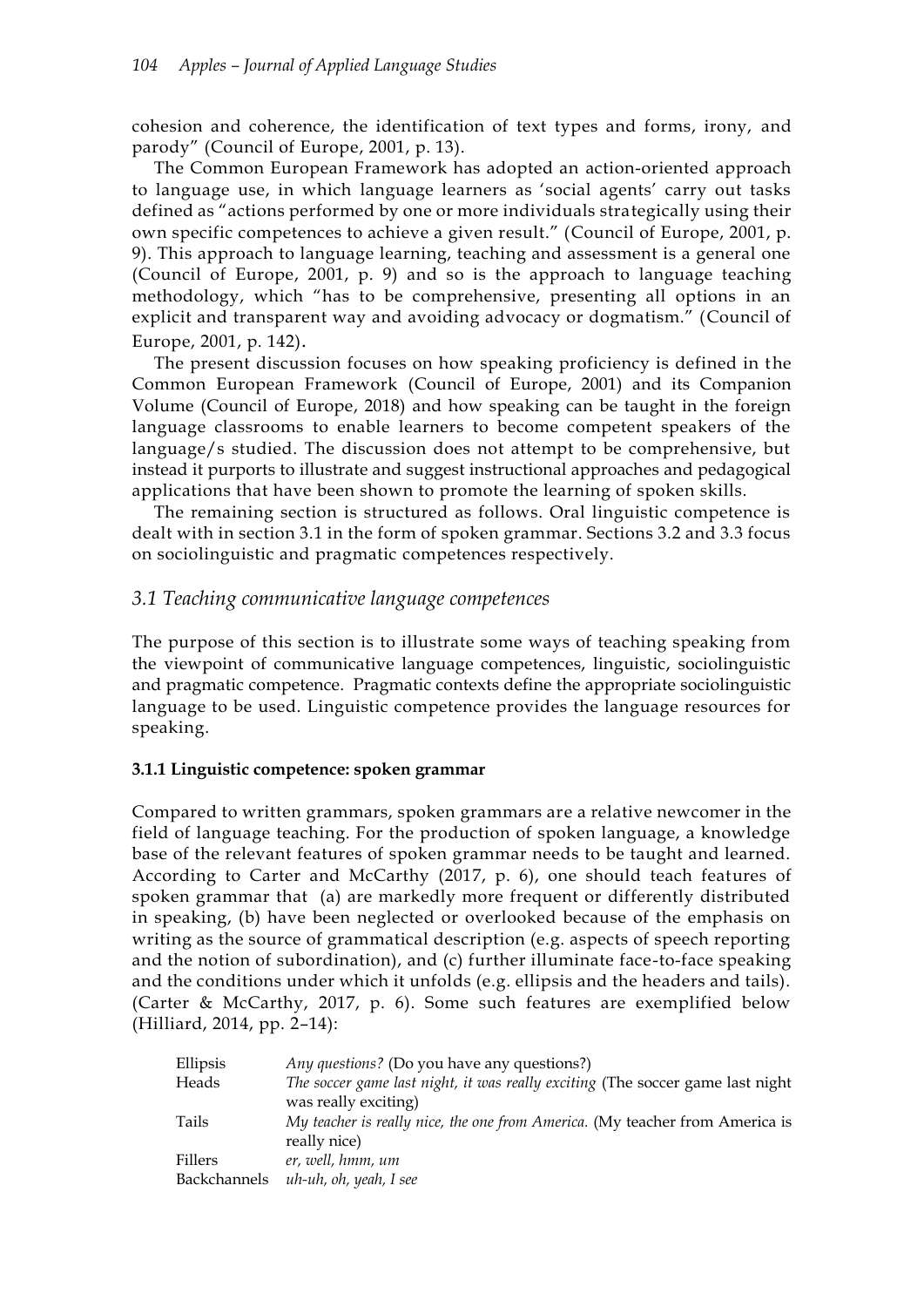In addition to the above features, spoken language displays syntactic differences, such as more verb-based phrases instead of nominalizations, more predicative adjectives instead of head-initial adjectives, more pronouns, especially firstperson reference, less impersonal passive constructions, and more use of coordination (*and*, *but*). One notable feature of speaking is the frequency of chunks or prefabricated utterances, especially in conversations, that make up more than 50 per cent of a spoken text (Erman & Warren, 2000).

#### **3.1.2 Teaching spoken grammar**

There seems to have been little progress on the question of how we should teach spoken grammar (Timmis, 2005, p. 117). McCarthy and Carter (1995, pp. 216–217) propose an I-I-I paradigm (Illustration–Interaction–Induction), which they do not claim to be a specific methodology. The first I (Illustration) refers to the presentation of the material with the objective of raising awareness of target features and developing students' noticing, Interaction refers to using the language, and Induction to the conclusions that the learners draw about the task.

One problem with teaching features of spoken grammar is the lack of such features from teaching materials, both texts and activities. Spoken dialogues are plentiful in beginner textbooks, but the most frequent features of spoken grammar are personal reference and occasionally ellipsis. Heads, tails, fillers and backchannels are non-existent. They may exist in recordings of spoken language, but if they do, they are not practiced in activities.

Example 2 is an example of how one can work with existing textbook dialogues to better illustrate features of spoken grammar. Students were instructed to add fillers and backchannels to the text. In Example 2, fillers and backchannels are added in italics.

**Example 2.** Working with a textbook dialogue (Hilliard, 2014, p. 10)

| Teacher: | The question for Unit 1 is "Do you like your name?" How about you, Yuna?<br>Um  Were you named after someone in your family? |
|----------|------------------------------------------------------------------------------------------------------------------------------|
| Yuna:    | Yes, er  my aunt.                                                                                                            |
| Teacher: | Oh, I see. Is your name common in Korea?                                                                                     |
| Yuna:    | Yes, it is.                                                                                                                  |
| Teacher: | Really? What about you, Sophy? Um  Where did your name come from?                                                            |
| Sophy:   | Ah, It's not really a family name. (teacher: Oh) My parents just liked it.                                                   |
| Teacher: | Uh-huh, Do you like it?                                                                                                      |
| Sophy:   | Yes, I do. But, um  people spell it wrong a lot. (teacher: Uh-huh) Or they think<br>it's short for Sofia, but it's not.      |
| Teacher: | I see. Do you like your name, Marcus?                                                                                        |
| Marcus:  | Sure. It's a great name. $Ah$ It was my father's and my grandfather's and my<br>great-grandfather's.                         |

#### **3.1.3 Teaching sociolinguistic competence**

Sociolinguistic competence refers to the appropriate use of language in social situations: to know and be able to use linguistic markers of social relations, politeness conventions, register differences, dialect and accent. In the Common European Framework (Council of Europe, 2018), there is one scale for sociolinguistic appropriateness. Its key concepts include the following: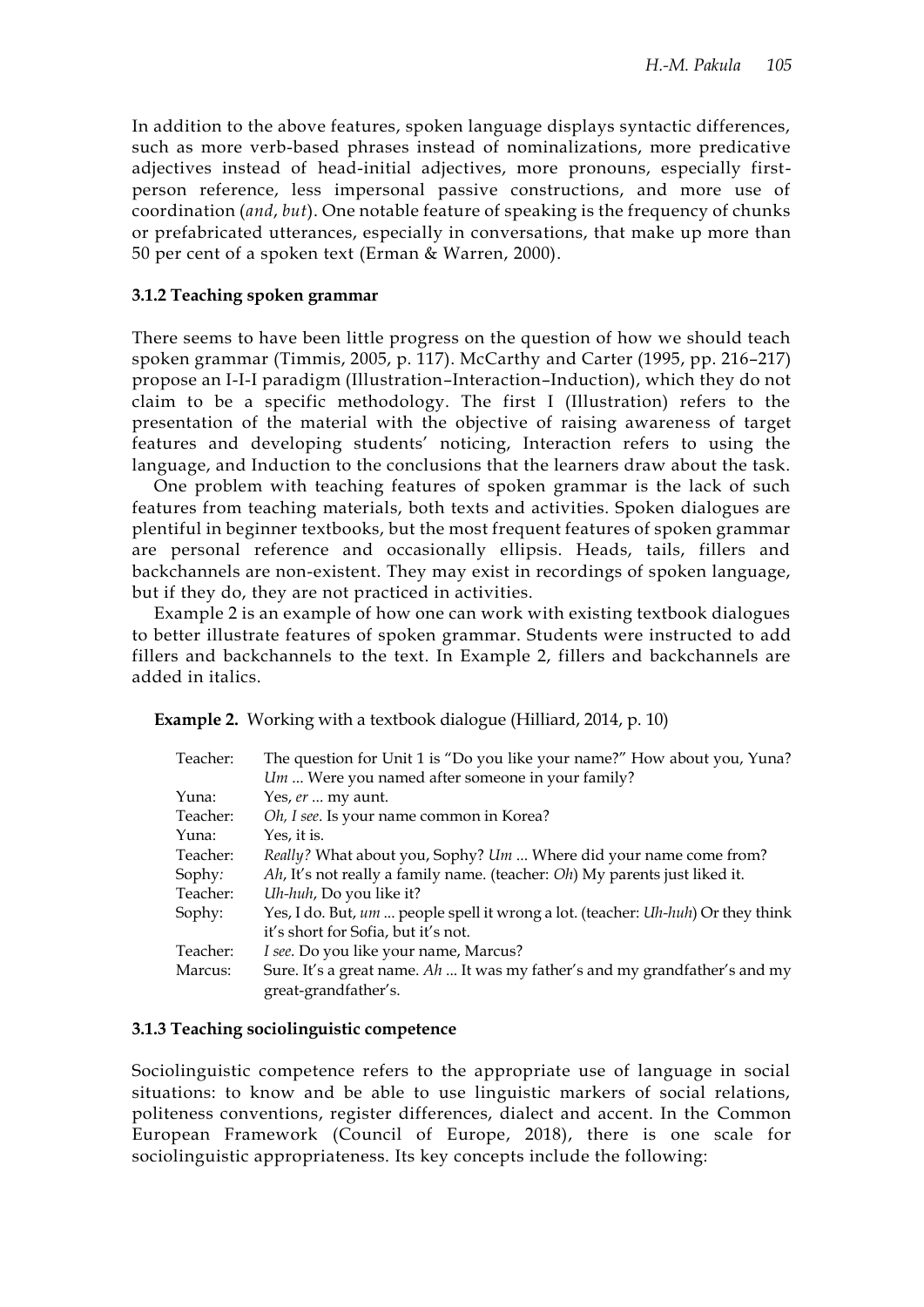- using polite forms and showing awareness of politeness conventions;
- performing language functions in an appropriate way (at lower levels in a neutral register);
- socialising, following basic routines at lower levels, without requiring the interlocutor(s) to behave differently (from B2) and employing idiomatic expressions, allusive usage and humour (at C levels);
- recognising sociocultural cues, especially those pointing to differences, and acting accordingly; adopting an appropriate register (from B2). (Council of Europe, 2018, p. 136)

In the teaching of sociolinguistic conventions that differ from one language and culture to another, one might want to start with observing the conventions in the target language and compare them with corresponding L1 sociolinguistic conventions. The differences are not always obvious which is why instructional discussions are useful.

Politeness is also culture-specific. What is polite in one culture may be an insult in another. There are different degrees of politeness and a good start to learn politeness is to sensitize oneself to different expressions of politeness. For example, one might start rating the degree of politeness in different expressions: *Shut up! / Please be quiet! / Be quiet!* or *Ta gueule! / Silence. / Tais-toi, s'il te plaît.*

More demanding activities involve situations with complications where one has to weigh the degree of politeness carefully, such as asking a friend to pay back the money that they had borrowed a couple of weeks back but not paid back as promised (Kim, 1994). To be able to navigate successfully in such situations, learners need to have a fairly advanced language competence, ample experience from different sociolinguistic devices and situations.

#### **3.1.4 Teaching pragmatic competence**

Pragmatic knowledge refers to the way language is used to communicate in a variety of different contexts. Doing things with words in context, for example to suggest something, advise somebody, to offer or request, is realized as speech acts (Austin, 1975; Searle, 1969). For second and foreign language learners, who are not familiar with the sociocultural contexts and conventions of the target language, speech acts of requests, apologies, refusals and compliments may be challenging to learn. Obviously, the appropriate use of speech acts is best learned in authentic communication, but there are pedagogical approaches with the purpose of teaching speech acts in the FL classroom. Although the results are controversial, it seems that explicit teaching has an effect on the pragmatic (and sociolinguistic) competence, even more significant than a study abroad context (see, e.g. Taguchi, 2011).

To be able to communicate in various speech situations, one needs to have a repertoire of various "gambits", such as speech acts and turn-taking devices. In many cases, such devices are pre-fabricated and context-specific. Speech acts and adjacency pairs, devices are exemplified below.

Fujimori and Houck (2004, pp. 2–8) suggest a three-step programme for teaching speech acts. The first step aims at *consciousness-raising* of speech acts and their functions. Some examples might be eliciting functions for speech acts, such as *This is really nice, this wine!* (praise, evaluation) and *Why don't you sit down!* (suggestion, not a question). The focus of the next phase is knowledge building. The students' task is to identify advice-giving forms: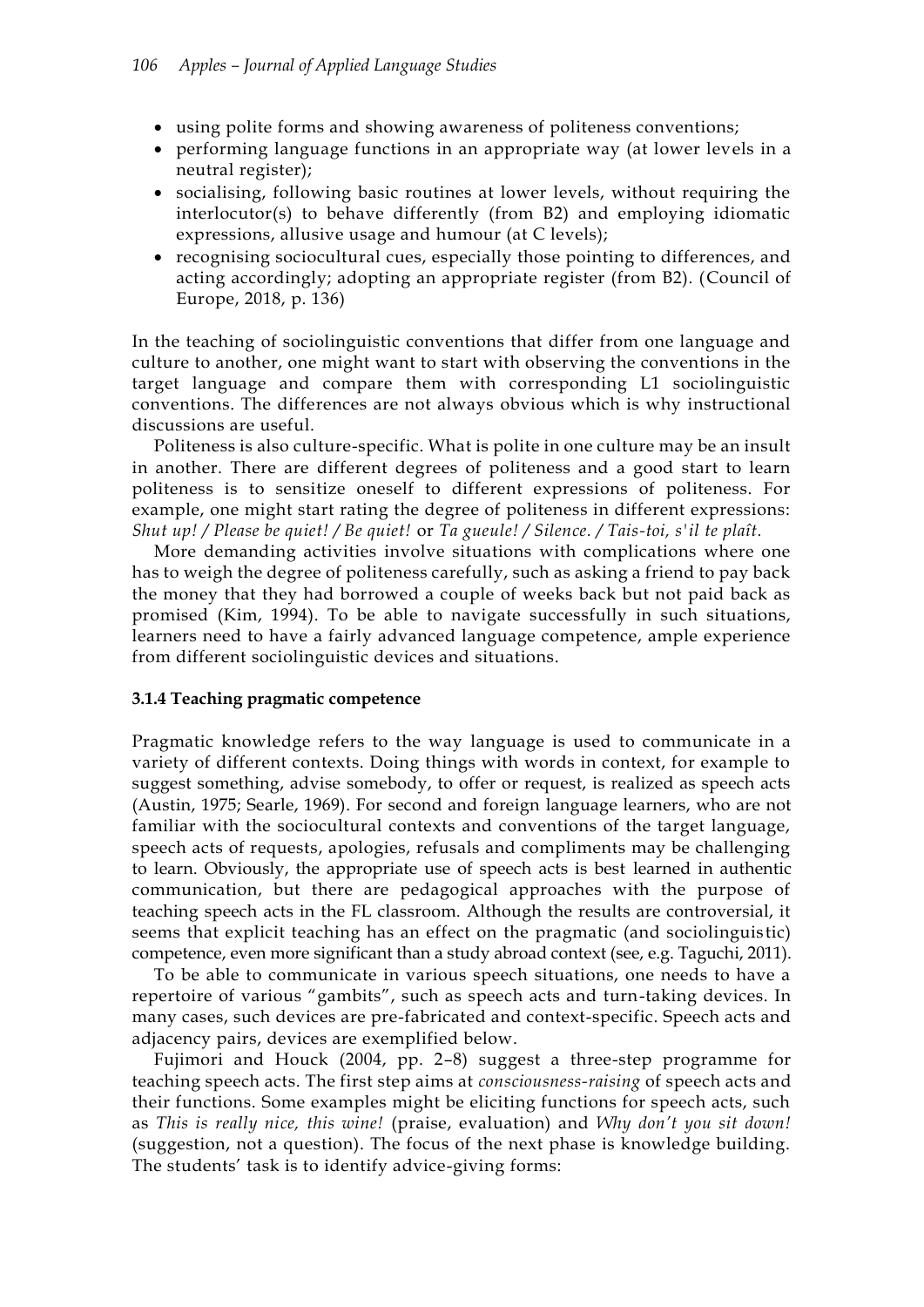#### **Example 3.** Speech acts: Consciousness-raising

Are the following sentences direct, softened, or indirect?

- *1. You should see The Lord of the Rings.*
- *2. Maybe, you might enjoy seeing The Lord of the Rings.*
- *3. The new The Lord of the Rings is great. I really enjoyed it.*

In the next step (Production development, spoken responses)*, learners produce appropriate speech acts in different, sometimes delicate situations:* 

**Example 4.** Speech acts: production (role-play)

Read the role play card that you have been handed (A or B). Think about what you would say. Then perform the role-play with your partner.

- Card A: You and a friend are going to eat at a restaurant. Your friend says she/he will order the *tempura special*. You've eaten there before, and the *tempura* wasn't very good. You think she/he should order something else.
- Card B: You and a friend are going to eat in a restaurant. You love to eat tempura, so you're going to order the "*tempura special*."

For beginning language learners, a simplified scheme may be offered. The teacher might scaffold the activity by giving the instructions in L1 and some target language vocabulary, such as appropriate gambits (*What would you …? I'd like…/I love…/I'm allergic to…*)

Speech acts are often paired utterances where the second member of the pair is dependent on the preceding one, for example questions and answers. Disjunctive and display questions are often answered either yes or no or in one word, which is not conducive for language use and learning. To build up a reservoir of adjacency pairs, a variety of speech acts may be taught and practiced in a number of different situations, perhaps in role-plays and preferably at a more advanced stage. Beginners may start with learning frequently occurring prefabricated speech acts, such as greetings (*Hello! – Hi!, Ça va? – Ça va bien!, Ciao, Valeria! – Ciao, Marcello!*), functional questions and answers (*Ça fait combien un T-shirt? – Ça fait 18 euros. Quanto costa questa camicia?-100€.)* 

Everyday conversations are often interactions with the function of maintaining social relationships. *Small talk or phatic communication* is often routinized communication between strangers. It has beginnings and ends and turns that are relatively fixed. Starters may deal with "safe" topics, such as the weather (*parler de la pluie et du beau temps*):

*Il fait beau! Beautiful day, isn't it? Com'è il tempo? – C'è bel tempo.* Everyday conversations are very common in spoken language. Their function is to maintain the social channel and keep up social relations. Everyday conversations have a relatively fixed structure: they start with greetings, then some "niceties" (I love your dress!) or comments about some safe topic, such as the weather may be exchanged. Then the speakers start preparing to end the conversation (OK, I've got to dash now! Oops, it's late, I'll miss my bus.) and finish off by taking leave (See you soon/Talk to you soon/Bye-bye.)

#### **4 Concluding remarks**

The purpose of this article is twofold: to inform the teaching of foreign language speaking in the foreign language classroom firstly by providing a theoretical basis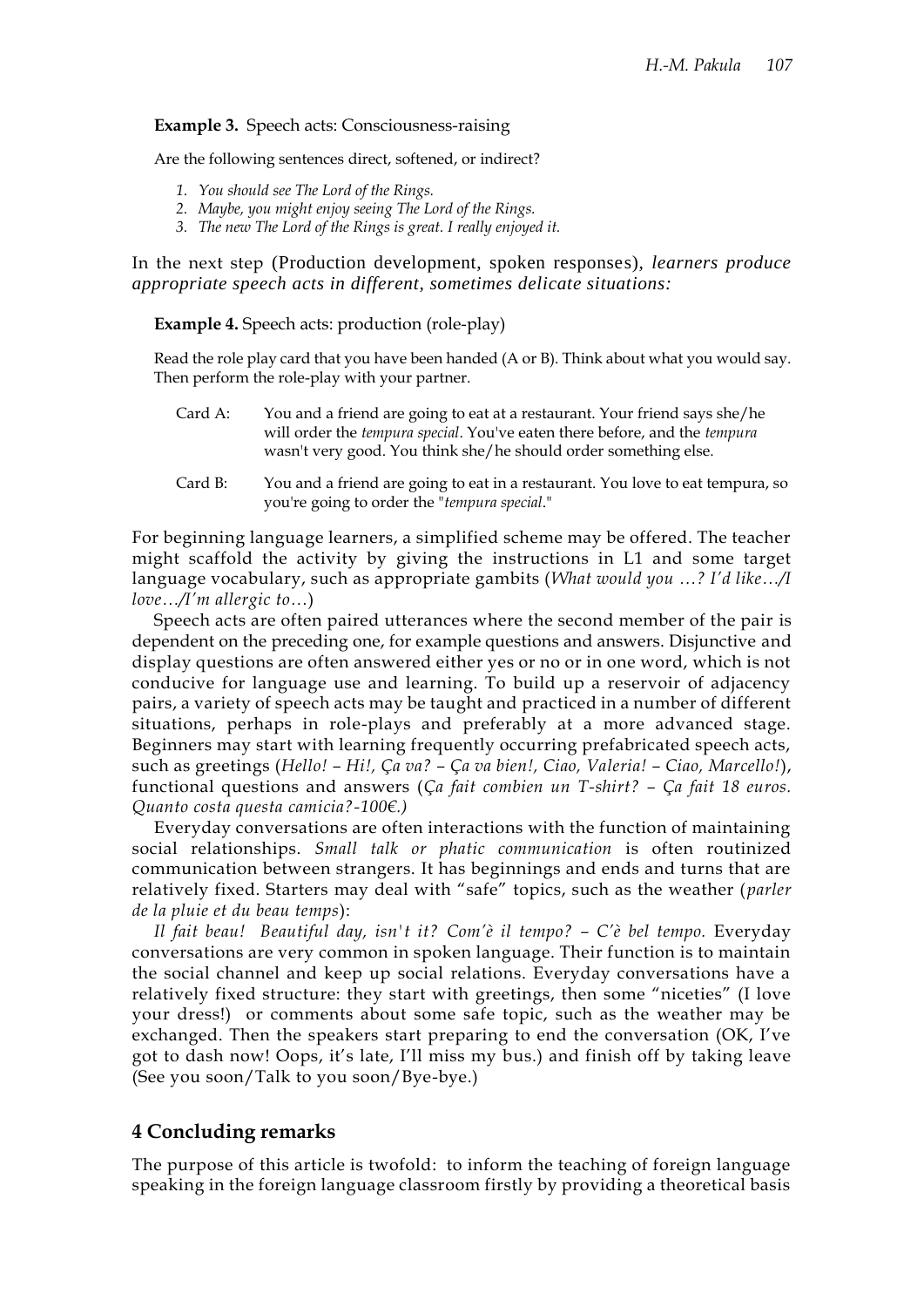for classroom implementations and secondly by suggesting avenues of research to explore the teaching and learning of speaking in the foreign language classrooms. To achieve these goals, an overview of the psycholinguistic and sociocultural theories was provided as well as a discussion of speaking as a component of language proficiency as reflected in the Common European Framework and its Companion. Based on the discussion of the three sources, a number of recommendations and suggestions may be given regarding teaching and research:

- Fluency can be taught by using carefully designed fluency-oriented activities (consciousness-raising and rehearsal/repetition activities)
- Formulaic sequences are part of fluent speech and they can be taught.
- Spoken language is a "language" in its own right and it should be taught (and tested, see Figueras in this volume) as such.
- Teaching speaking includes teaching and practicing sociolinguistic competence (formality, politeness conventions)
- Teaching speaking includes teaching and practicing pragmatic competence (conversation, turn-taking, speech acts)
- Teaching speaking involves the teaching of the three modes of speaking: interactional and transactional speech and spoken mediation.

We need research on

- the impact of fluency-oriented activities on promoting fluency (and learning) in the foreign language classrooms.
- the "teachable" features of spoken grammar in the target languages (other than English).
- the teaching and learning of sociolinguistic and pragmatic competence in the foreign language classrooms.
- the teaching and learning of spoken interaction and transaction and, in particular, on spoken mediation in the foreign language classrooms.
- the potential of the sociocultural approach in the teaching of speaking to beginner learners
- the implementations of the sociocultural theory in formal language teaching context.

More research is also needed about language teachers' PCK about teaching speaking, in particular about how PCK about speaking is construed and implemented in the classrooms. Because pedagogical content knowledge (PCK) includes teachers' understanding of how students learn specific subject matter, the development of PCK is an important goal to focus on in professional development programs. Recent re-conceptualizations of teachers' PCK highlight its complex and contextual nature (Hashweh, 2005; Santiago Sanchez & Borg, 2014; Van Driel & Berry, 2012)

This implies that the development of teachers' PCK should be closely aligned to teachers' professional practice and, in addition to providing teachers with specific input, should include opportunities to enact certain instructional strategies and to reflect, individually and collectively, on their experiences.

There are obvious implications to language teacher education, both preservice and in-service. In addition to providing teachers with up-to-date information about learning, teaching and assessing speaking and thus adding to and updating their PCK, it is important to deal with beliefs about teaching speaking that may hinder teachers from fully committing themselves to the teaching of speaking (Raman, 2017) and focus on enhancing teachers' self-efficacy beliefs as proficient teachers of oral skills.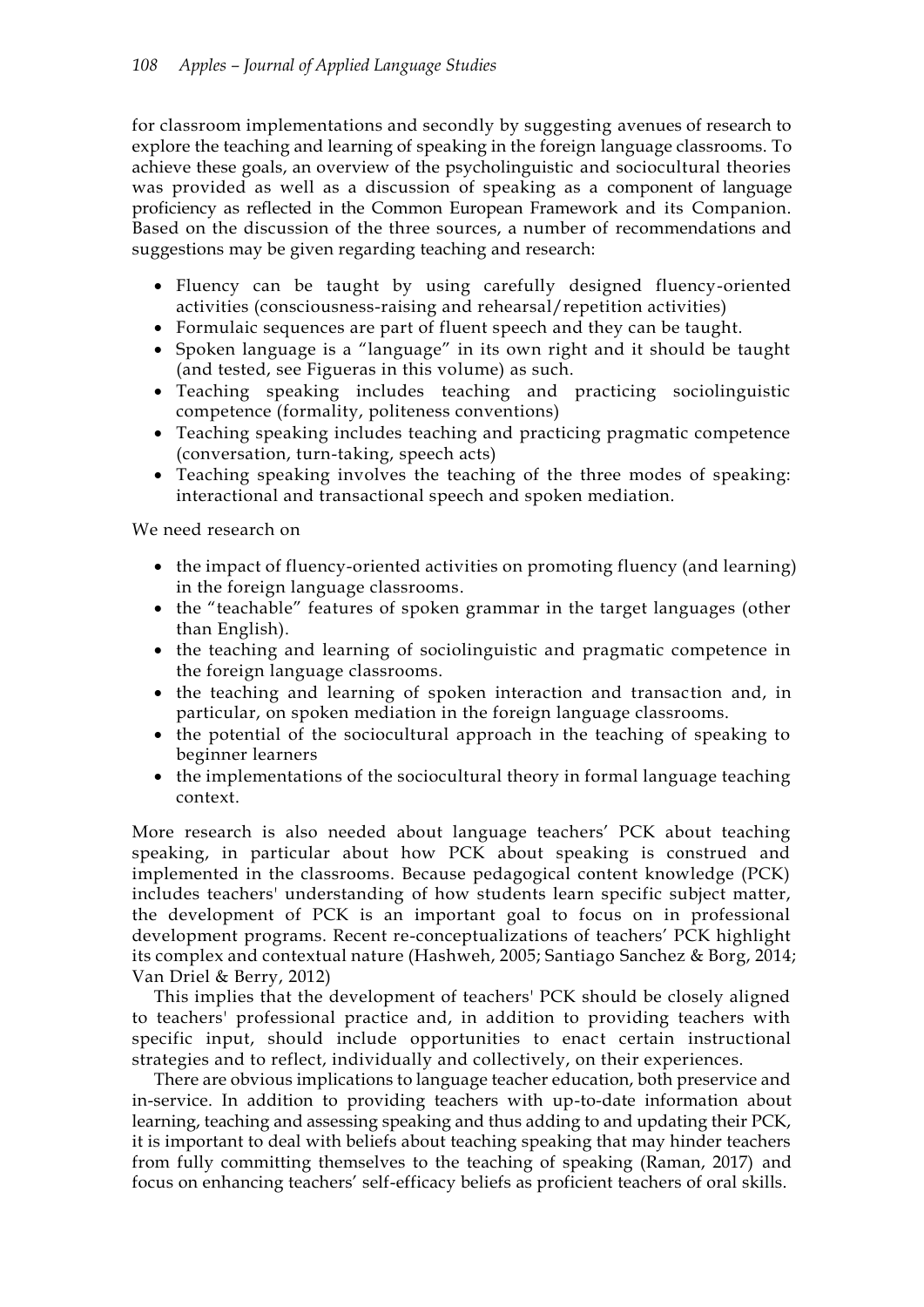#### **References**

- Aljaafreh, A., & Lantolf, J. P. (1994). Negative feedback as regulation and second language learning in the zone of proximal development. *The Modern Language Journal*, *78*(4), 465–483. Austin J. L. (1975). *How to do things with words.* Oxford: Oxford University Press.
- Bachman, L. (1990). *Fundamental considerations in language testing.* Oxford: Oxford University Press.
- Block, D. (2003). *The social turn in second language acquisition*. Edinburgh: Edinburgh University Press.
- Boers, F., Eyckmans, J., Kappel, J., Stengers, H., & Demecheleer, M. (2006). Formulaic sequences and perceived oral proficiency: Putting a Lexical Approach to the test. *Language Teaching Research, 10*(3), 245–261.
- Boers, F., & Lindstroemberg, S. (2012). Experimental and intervention studies on formulaic sequences in a second language. *Annual Review of Applied Linguistics, 32,* 83–110.
- Borg, S. (2006). *Teacher cognition and language education: research and practice.* London: Continuum.
- Brooks, F. B., & Donato, R. (1994). Vygotskyan approaches to understanding foreign language learner discourse during communicative tasks. *Hispania, 77*(2), 262–274.
- Bygate, M. (2001). Effects of task repetition on the structure and control of language. In M. Bygate & M. Swain (Eds.), *Researching pedagogic tasks: second language learning and testing* (pp. 23–48). London: Longman.
- Bygate, M., & Samuda, V. (2005). Integrative planning through the use of task repetition. In R. Ellis (Ed.), Planning *and Task Performance in a Second Language* (pp. 37–74). Amsterdam: John Benjamins.
- Canale, M. (1983). From communicative competence to communicative language pedagogy. In J. C. Richards & R. W. Schmidt (Eds.), *Language and Communication* (pp. 2–27). London: Longman.
- Canale, M., & Swain, M. (1980). Theoretical bases of communicative approaches to second language teaching and testing. *Applied Linguistics, 1*(1), 1–47.
- Carter, R., & McCarthy, M. (2017). Spoken grammar: Where are we and where are we going? *Applied Linguistics, 38*(1), 1–20.
- Chambers, F. (1997). What do we mean by fluency? *System, 25*(4), 535–544.
- Chen, Z., & Goh, C. (2014). Teacher knowledge about oral English instruction and teacher profiles: an EFL perspective. *Teacher Development, 18*(1), 81–99.
- Corbett, J. (2003). *An intercultural approach to English Language Teaching.* Clevedon, UK: Multilingual Matters.
- Council of Europe. (2001). *Common European framework of reference for languages: Learning, teaching, assessment*. Cambridge: Cambridge University Press.
- Council of Europe. (2018). *Common European Framework of Reference for Languages: Learning, teaching, assesment. Companion volume with new descriptors*. Retrieved from http://rm.coe.int/cefr-companion-volume-with-new-descriptors-2018/1680787989
- Dao, P., & Iwashita N. (2018). Teacher mediation in L2 classroom task-based interaction. *System*, *74*, 183–193.
- De Jong, N., & Perfetti, C. A. (2011). Fluency training in the ESL classroom: An experimental study of fluency development and proceduralization. *Language Learning, 61*(2), 533–568.
- DeKeyser, R. (2017). Knowledge and skill in ISLA. In S. Loewen & M. Sato (Eds.), *Routledge handbook of instructed second language acquisition* (pp. 15–32). New York: Taylor & Francis.
- Derwing, T. M. (2017). L2 Fluency development. In S. Loewen & M. Sato (Eds.), *The Routledge handbook of instructed second language acquisition* (pp. 246–259). New York: Taylor & Francis.
- Dörnyei, Z. (2009). *The psychology of second language acquisition.* Oxford: Oxford University Press.
- Ellis, N. C. (2003). Constructions, chunking, and connectionism: the emergence of second language structure. In C. J. Doughty & M. H. Long (Eds.), *The handbook of second language acquisition* (pp. 63–103). Oxford: Blackwell.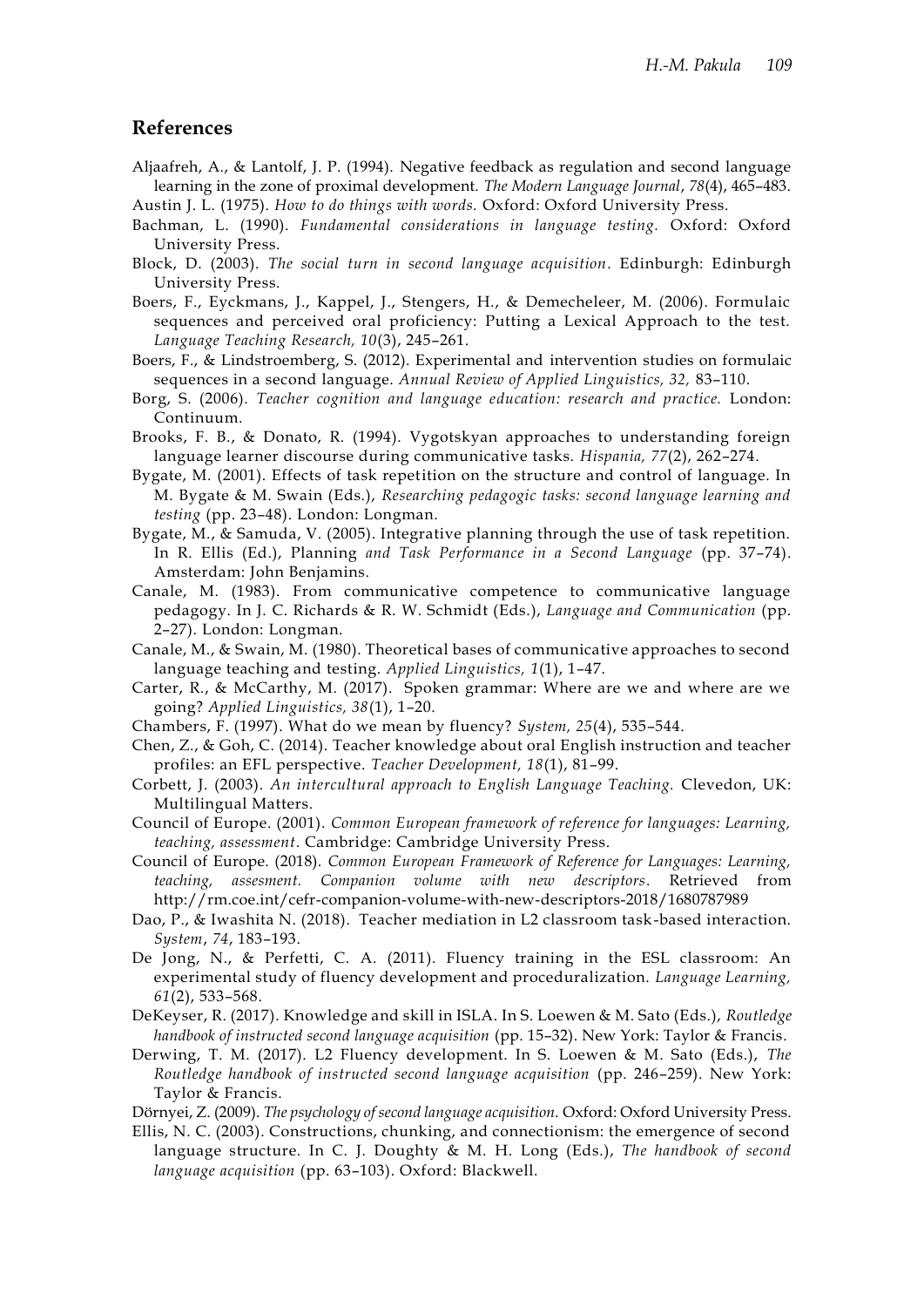- Ellis, R. (2009). The differential effects of three types of task planning on the fluency, complexity, and accuracy in L2 oral production. *Applied Linguistics, 30*(4), 474–509.
- Erman, B., & Warren, B. (2000). The idiom principle and the open choice principle. *Text, 20*(1), 29–62.
- Fujimori, J., & Houck, N. (2004). Practical criteria for teaching speech acts. *The Language Teacher, 28*(5), 3–8.
- Granath, M., Laine, K., & Penttilä, R. (2018). *Escalier 1.* Helsinki: Sanoma Pro Oy.
- Hashweh, M. Z. (2005). Teacher pedagogical constructions: a reconfiguration of pedagogical content knowledge. *Teachers and Teaching: Theory and Practice, 11*(3), 273–292.
- Hilliard, A. (2014). Spoken grammar and its role on the English language classroom. *English Teaching Forum, 52*(4), 2–13.
- Horgues, C. (2013). French learners of L2 English: Intonation boundaries and the marking of lexical stress. *Research in Language, 11*(1), 41–56.
- Howarth, P. (1998). Phraseology and second language proficiency. *Applied Linguistics, 19*(1), 24−44.
- Hulstijn, J. H. (2001). Intentional and incidental second-language vocabulary learning: A reappraisal of elaboration, rehearsal and automaticity. In P. Robinson (Ed.), *Cognition and second language instruction* (pp. 258–286). Cambridge: Cambridge University Press.
- Hulstijn, J. H. (2002). Towards a unified account of the representation, processing and acquisition of second language knowledge. *Second Language Research, 18*(3), 193–223.
- Hulstijn, J. H. (2011). Language proficiency in native and nonnative speakers: An agenda for research and suggestions for second-language assessment. *Language Assessment Quarterly*, *8*(3), 229–249.
- Kim, M.-S. (1994). Cross-cultural comparisons of the perceived importance of conversational constraints. *Human Communication Research, 21*(1*)*, 128–151.
- Koponen, M., & Riggenbach, H. (2000). Overview: Varying perspectives on fluency. In H. Riggenbach (Ed.), *Perspectives on fluency* (pp. 5–24). Ann Arbor: University of Michigan Press.
- Lambert, C., Kormos, J., & Minn, D. (2017). Task repetition and second language speech processing. *Studies in Second Language Acquisition, 39*(1), 167–196.
- Lantolf, J. P. (2000). *Sociocultural theory and second language learning*. Oxford: Oxford University Press.
- Lantolf, J. P. (2007). Sociocultural theory: A unified approach to L2 learning and teaching. In J. Cummins & C. Davison (Eds.), *International handbook of English Language Teaching*  (pp. 693–700). Boston, MA: Springer US.
- Lantolf, J. P., & Thorne, S. L. (2006). *Sociocultural theory and the genesis of second language development.* Oxford: Oxford University Press.
- Lennon, P. (1990). Investigating fluency in EFL: A quantitative approach. *Language Learning, 40*(3), 387–417.
- Long, M. H., & Doughty, C .J. (2003). SLA and cognitive science. In C. Doughty & M. H. Long (Eds.), *The handbook of second language acqcuisition* (pp. 866–870). Malden, MA: Blackwell Publishing.
- Machado de Almeida Mattos, A. (2000). A Vygotskian approach to evaluation in foreign language learning contexts. *ELT Journal, 54*(4), 335–345.
- McCarthy, M., & Carter, R. 1995. Spoken grammar: What is it and how can we teach it? *ELT Journal 49*(3), 207–218.
- Nation, P. (1989). Improving speaking fluency. *System, 17*(3), 377–384.
- Nattinger, J. R., & DeCarrico, J. S. (1992). *Lexical phrases and language teaching.* Oxford: Oxford University Press.
- Niu, R., Lu, K., & You, X. (2018). Oral language learning in a foreign language context: Constrained or constructed? A sociocultural perspective. *System, 74*, 38–49.
- Ohta, A. (1995). Applying sociocultural theory to an analysis of learner discourse: learnerlearner collaborative interaction in the zone of proximal development. *Issues in Applied Linguistics, 6*(2), 93–121.
- Paradis, M. (2004). *A neurolinguistic theory of bilingualism*. Amsterdam: Benjamins.